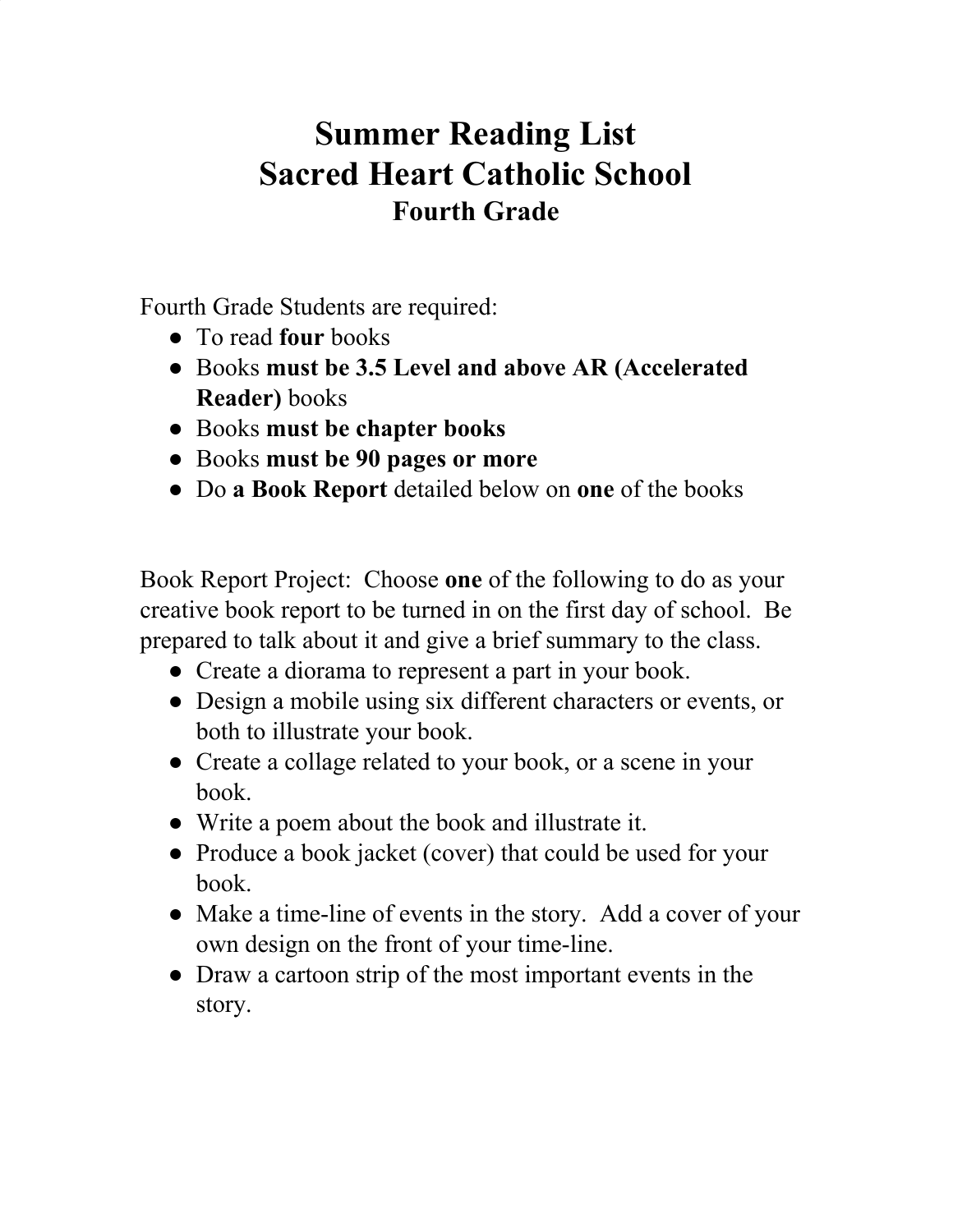On the first day of school, **bring the list of books you read and the Book Report to school**. We will be sharing these with the class. You will be given a reading grade on your book report, and a grade on your summer reading requirements.

You will be encouraged to take **AR tests** on the books you read during your summer break so please fill out and return your **Summer Reading Log**. These AR points will count toward your required first quarter AR points for a reading grade.

A few of the favorite AR books for this grade level are listed below:

*The Summer of the Swans* by Betsy Byars *Mrs. Frisby and the Rats of NIMH* by Robert C. O'Brien *My Side of the Mountain* by Jean Craighead George *Old Yeller* by Fred Gipson *Tuck Everlasting* by Natalie Babbitt *The Indian in the Cupboard* by Lynne Reid Banks *Little House on the Prairie Series* by Laura Ingalls Wilder *Trumpet of the Swans* by E. B. White *Bridge to Terabithia* by Katherine Patterson *The Sign of the Beaver* by Elizabeth George Speare *A Wrinkle in Time* by Madeleine L'Engle *Maniac Magee* by Jerry Spinelli *Number the Stars* by Lois Lowry *The Mouse and the Motorcycle* by Beverly Cleary *Hank the Cowdog Adventures* by John R. Erickson *The Hundred Dresses* by Eleanor Estes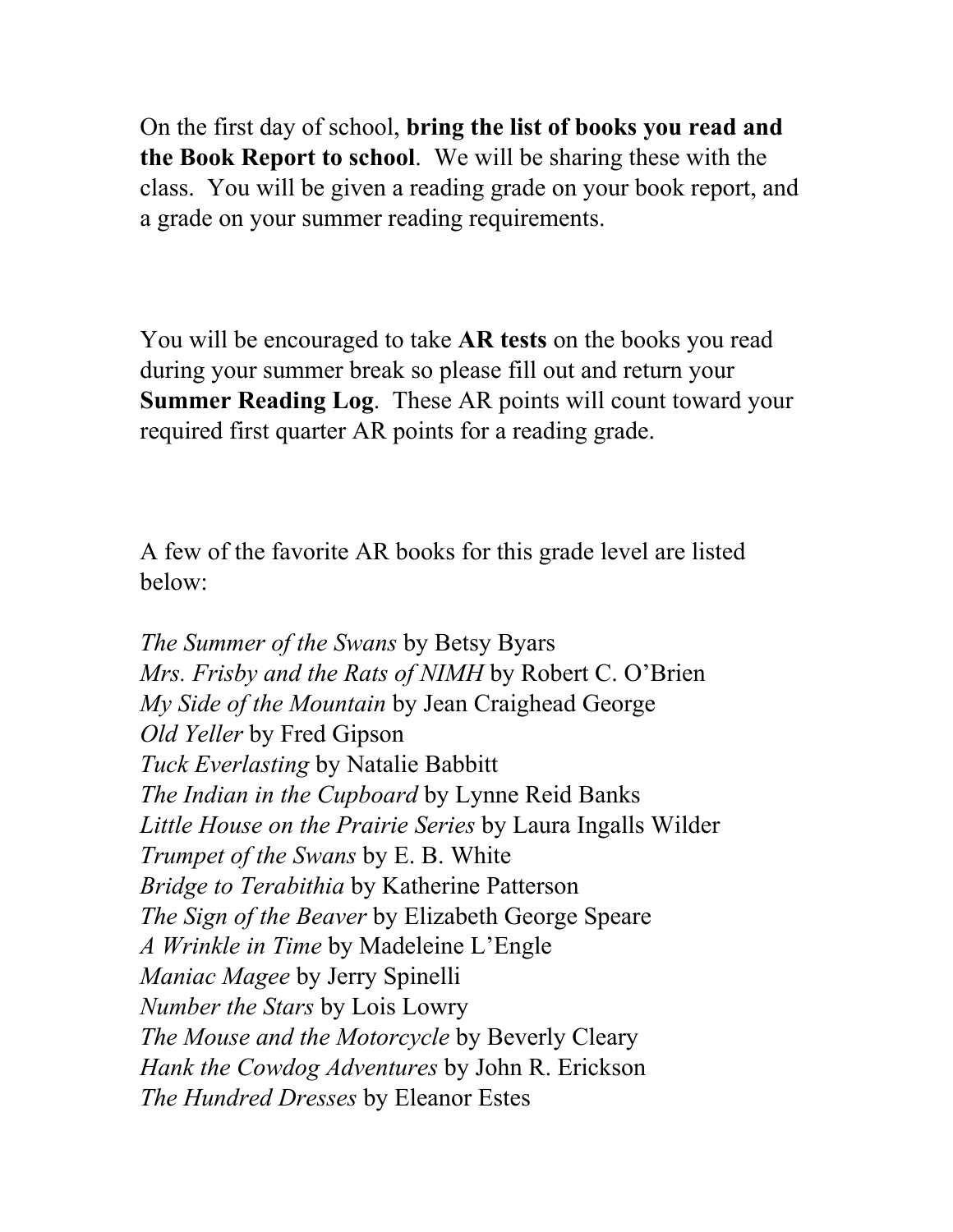*Stone Fox* by John Reynolds Gardener *Sounder* by William H. Armstrong *Shiloh* by Phyllis Reynolds Naylor *The Cay* by Theodore Taylor *From the Mixed-Up Files of Mrs. Basil E Frankweiler* by E. L. Konigsburg *The Secret School* by Avi *The Summer of Riley* by Eve Bunting *The BFG* by Roald Dahl *Shadow of a Bull* by Maia Wojciechowska *The Chronicles of Narnia Series* by C. S. Lewis *On My Honor* by Marion Dane Bauer *Lyddie* by Katherine Paterson *Eleven* by Patricia Reilly Giff *Bunnicula* by James Howe *Ella Enchanted* by Gail Carson Levine *Frindle* by Andrew Clements *Bud, Not Buddy* by Christopher Paul Curtis *Roll of Thunder Hear My Cry* by Phillip Hall *Linnea in Monet's Garden* by Christina Bjork *The Devil's Arithmetic* by Jane Yolen *Dear America* Series by Various Authors *American Girl Series* by Various Authors *Charlotte's Web* by E. B. White *The Best Christmas Pageant Ever* by Barbara Robinson *Knee Knock* Rise by Natalie Babbitt *The Enormous Egg* by Oliver Butterworth

## **Please do not read the following books or report on them because we will read them as part of our course study during the school year.**

*Farmer Boy* by Laura Ingalls Wilder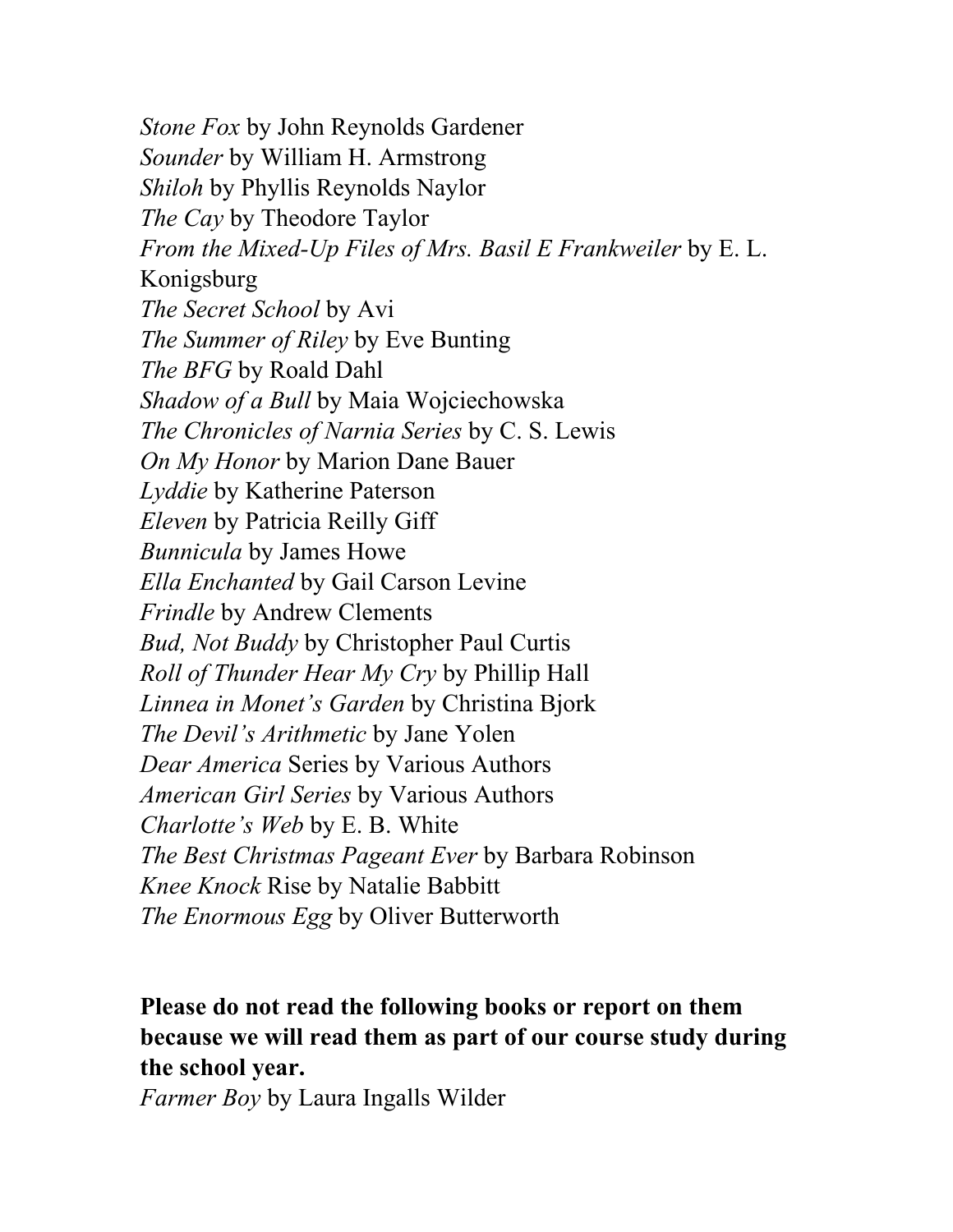*The Cricket in Times Square* by George Selden *The Lion, the Witch, and the Wardrobe* by C.C. Lewis *The Family Under the Bridge* by Natalie Savage Carlson

The following books **do not qualify for summer reading** because they were read in third grade last year, either in reading class or in library:

*Sarah Plain and Tall* by Patricia MacLachlan *Skylark* by Patricia MacLachlan *Little House in the Big Woods* by Laura Ingalls Wilder *Because of Winn Dixie* by Kate DiCamillo *The Whipping Boy* by Sid Fleischman *The Courage of Sarah Noble* by Alice Dalgliesch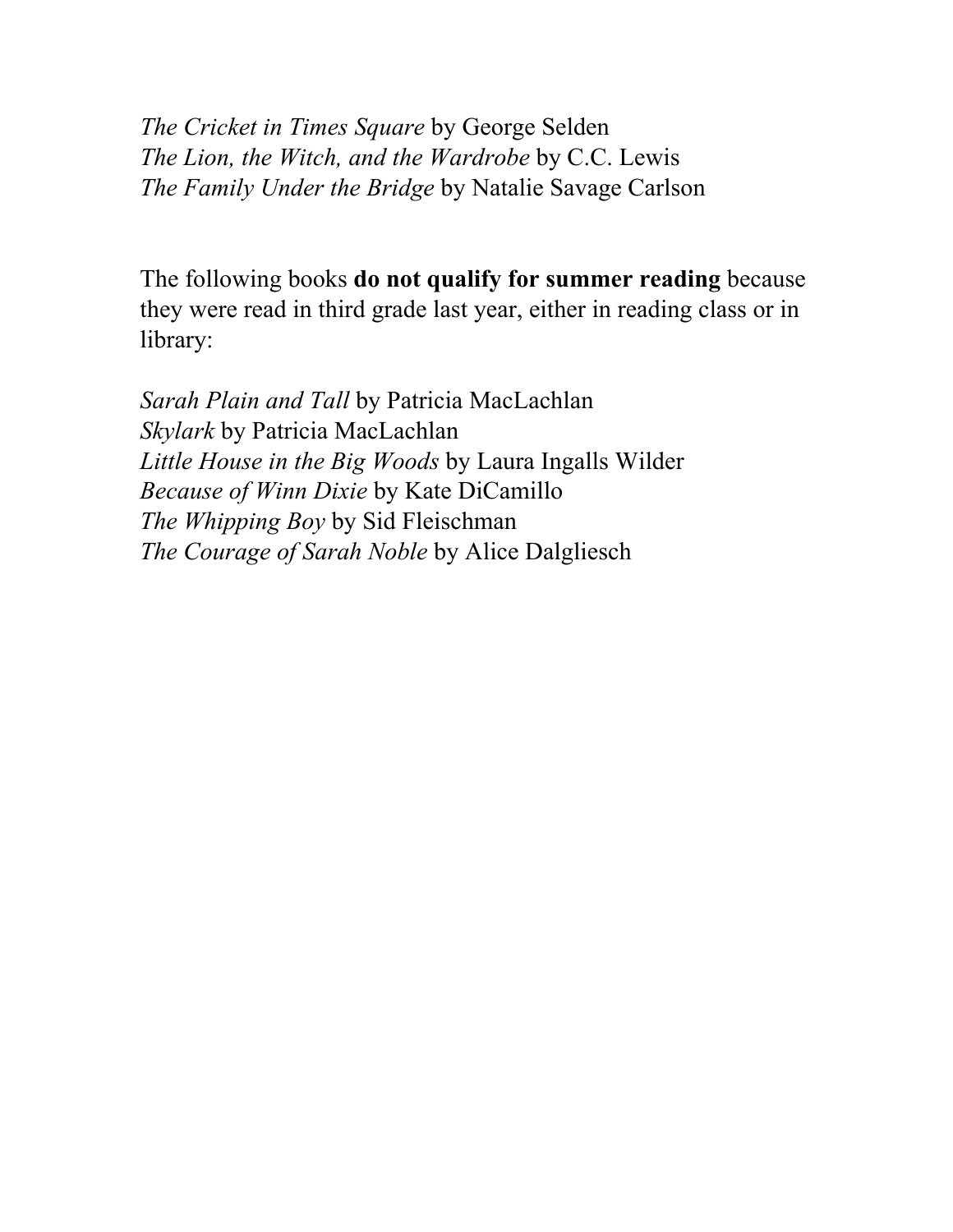## **Sacred Heart Catholic School Summer Reading Log**

**\_\_\_\_\_\_\_\_\_\_\_\_\_\_\_\_\_\_\_\_\_\_\_\_\_\_\_\_\_\_\_\_\_\_\_\_\_\_\_\_\_\_\_\_\_\_\_\_\_\_\_**

<u> 1989 - Johann Stoff, amerikansk politiker (\* 1908)</u>

Name \_\_\_\_\_\_\_\_\_\_\_\_\_\_\_\_\_\_\_\_\_\_\_\_\_\_\_\_\_\_\_\_\_\_\_\_\_\_

The following is a record of the books I read this summer:

Title Author

<u> 1989 - Johann Stoff, amerikansk politiker (\* 1908)</u>